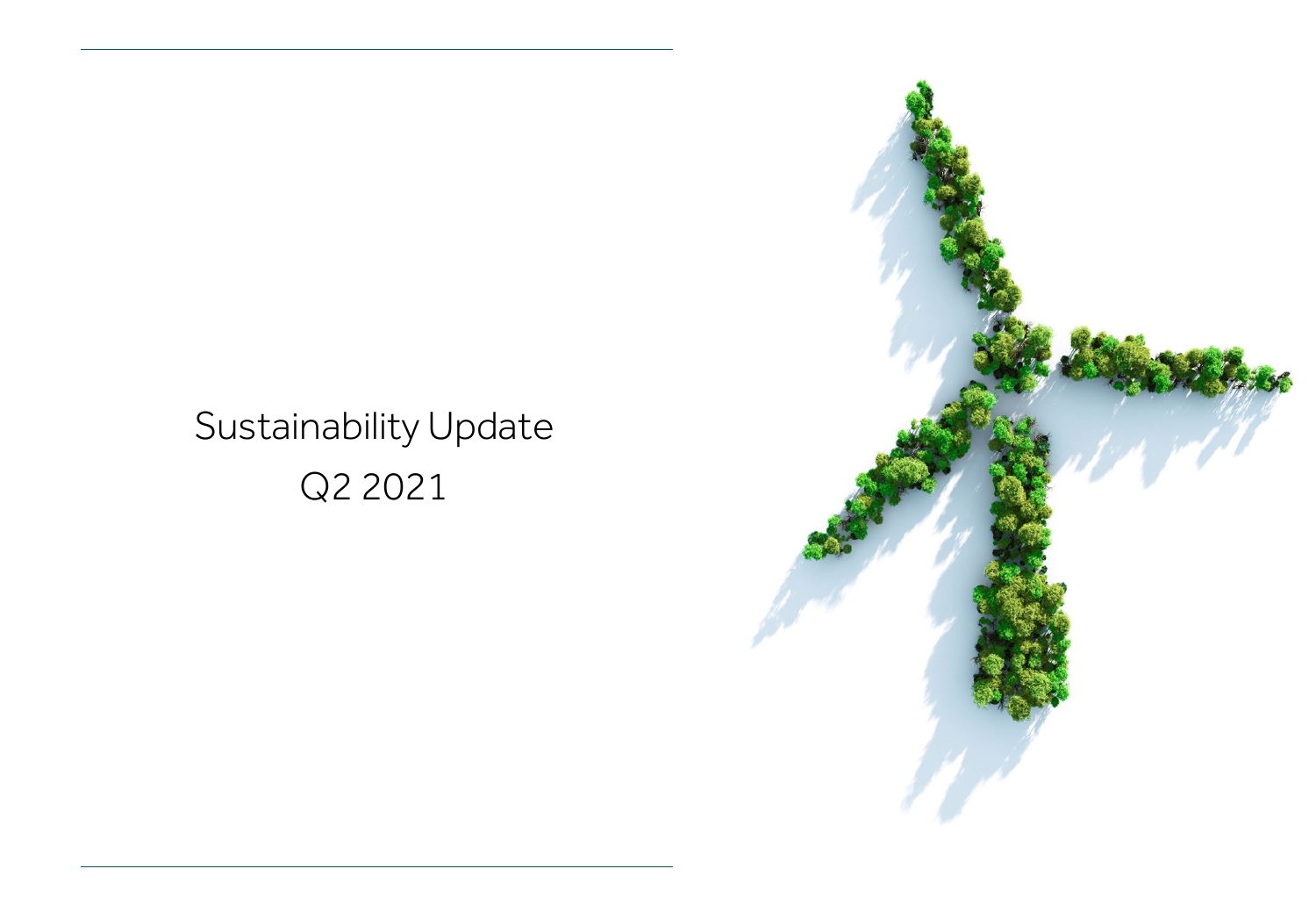**JYSKE BANK** 

×

n.

H.

H

"We have an ambition of running our business responsibly and in a way that promotes sustainability."



- Promoting sustainability as expressed in UN's 17 Sustainable Development Goals with focus on both direct and indirect impacts.
- With the approach "*All progress counts*", responsible banking remains an integrated part of our operations, supplemented by the key priority of promoting sustainability through business activities such as lending and investments.
- Jyske Bank is a signatory of UN's Principles for Responsible Banking and Net Zero Asset Managers Initiative.

88

H

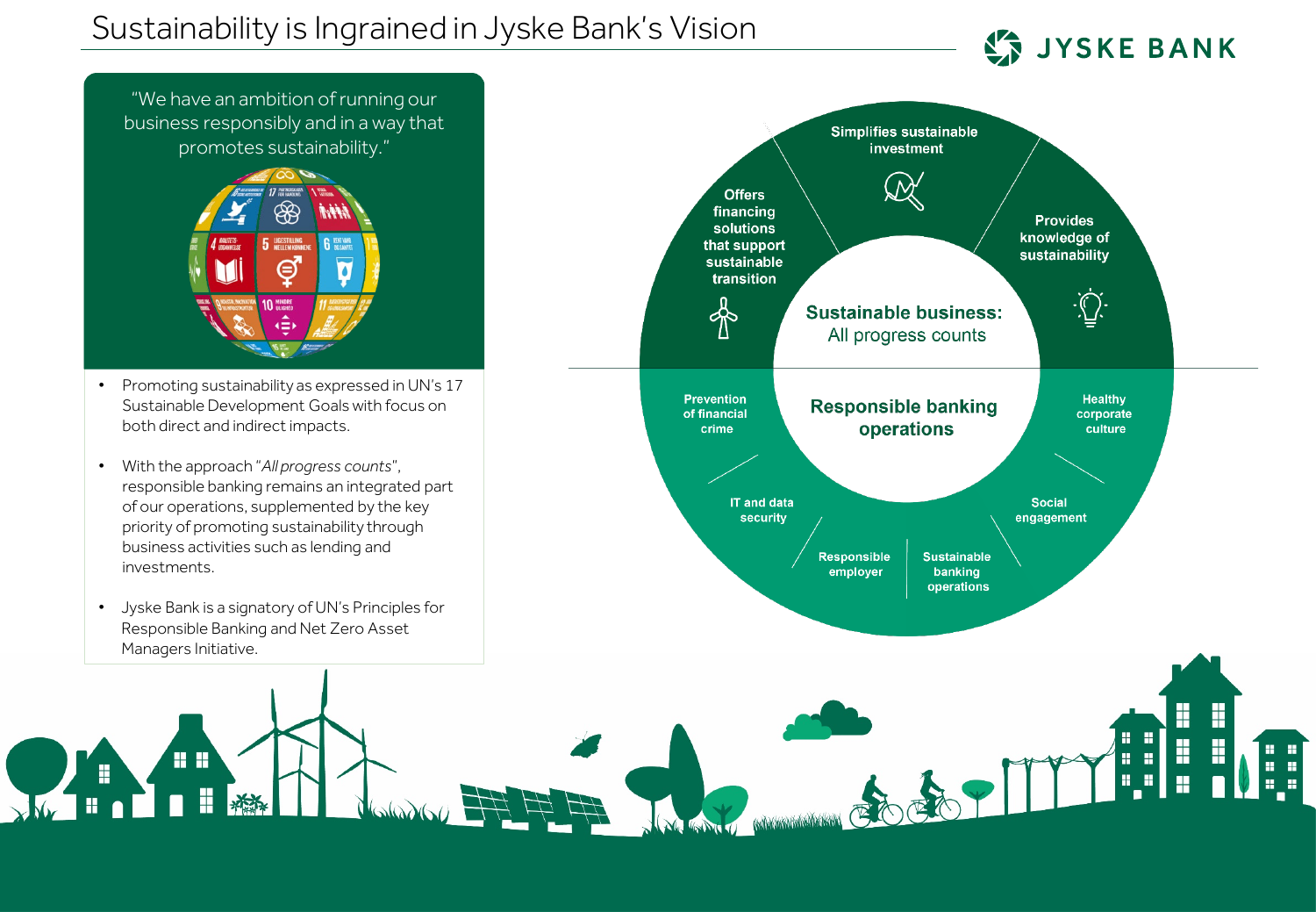

# Identifying negative and positive areas of impact on the SDGs

Principles for Responsible Banking as framework for work on sustainability: Jyske Bank aims to promote sustainability as expressed in UN's 17 Sustainable Development Goals - with focus on both direct and indirect impacts.

Identifying impact areas: Our impact analysis identifies the most significant areas that are challenged in relation to the UN's 17 Sustainable Development Goals on the basis ofthe current business model ("negative impacts") and similarly the areas of activity that support sustainability ("positive impacts").

#### Quantification of impacts provides guideline for future efforts:

- Jyske Bank has identified climate as the most relevant impact area and estimated the  $CO<sub>2</sub>$  emission for lending and investing activities.
- The estimates are a guideline for the further efforts to identify possibilities of reducing negative impacts and enhancing positive impacts. Estimates will be updated on an annual basis.

# Climate impact mainly stems from financed emissions

#### CO<sub>2</sub> emission of 2.3m tonnes: 63% relate to loans and 37% to investments

- Corporate loans account for 43%, mainly caused by the transport industry.
- Loans for personal clients account for 20%, almost equally distributed on home loans and car loans.
- Asset mgmt. on behalf of clients accounts for 26%, down by decrease driven by opting for the less  $CO<sub>2</sub>$  intensive alternative.

#### Next step: Reduce negative/increase positive impact and establish targets

- Focus on bringing the impact analysis and the ensuing  $CO<sub>2</sub>$  estimates into play as a basis of decision making for the business units.
- Launching products that support sustainability, having launched sustainable investment products, loans for energy improvements of homes as well as green mortgage product for commercial clients.



## Business volume and  $CO<sub>2</sub>$  emission

|                   | Business volume<br><b>DKKbn</b> |       |        | Emission<br>tonnes CO <sub>2</sub> (000s) |         |          | CO <sub>2</sub> tonnes per<br><b>DKKm</b> |      |
|-------------------|---------------------------------|-------|--------|-------------------------------------------|---------|----------|-------------------------------------------|------|
|                   | 2020                            | 2019  | Δ      | 2020                                      | 2019    | Δ        | 2020                                      | 2019 |
| Investment        | 182.0                           | 179.2 | 2.7    | 869.4                                     | 1.097.3 | $-227.9$ | 4.78                                      | 6.12 |
| Asset mamt.       | 110.6                           | 114.4 | $-3.9$ | 619.2                                     | 914.1   | $-294.9$ | 5.60                                      | 7.99 |
| Inv. portfolio    | 71.4                            | 64.8  | 6.6    | 250.2                                     | 183.2   | 67.0     | 3.50                                      | 2.83 |
| Loans             | 418.4                           | 417.2 | 1.2    | 1.479.6                                   | 1.607.6 | $-128.0$ | 3.54                                      | 3.85 |
| Personal clients  | 195.9                           | 197.6 | $-1.7$ | 478.4                                     | 499.9   | $-21.5$  | 2.44                                      | 2.53 |
| Corporate clients | 222.5                           | 219.6 | 2.9    | 1.001.2                                   | 1.107.7 | $-106.5$ | 4.50                                      | 5.04 |
| Total             | 600.3                           | 596.4 | 3.9    | 2.349.1                                   | 2.704.9 | $-355.8$ | 3.91                                      | 4.54 |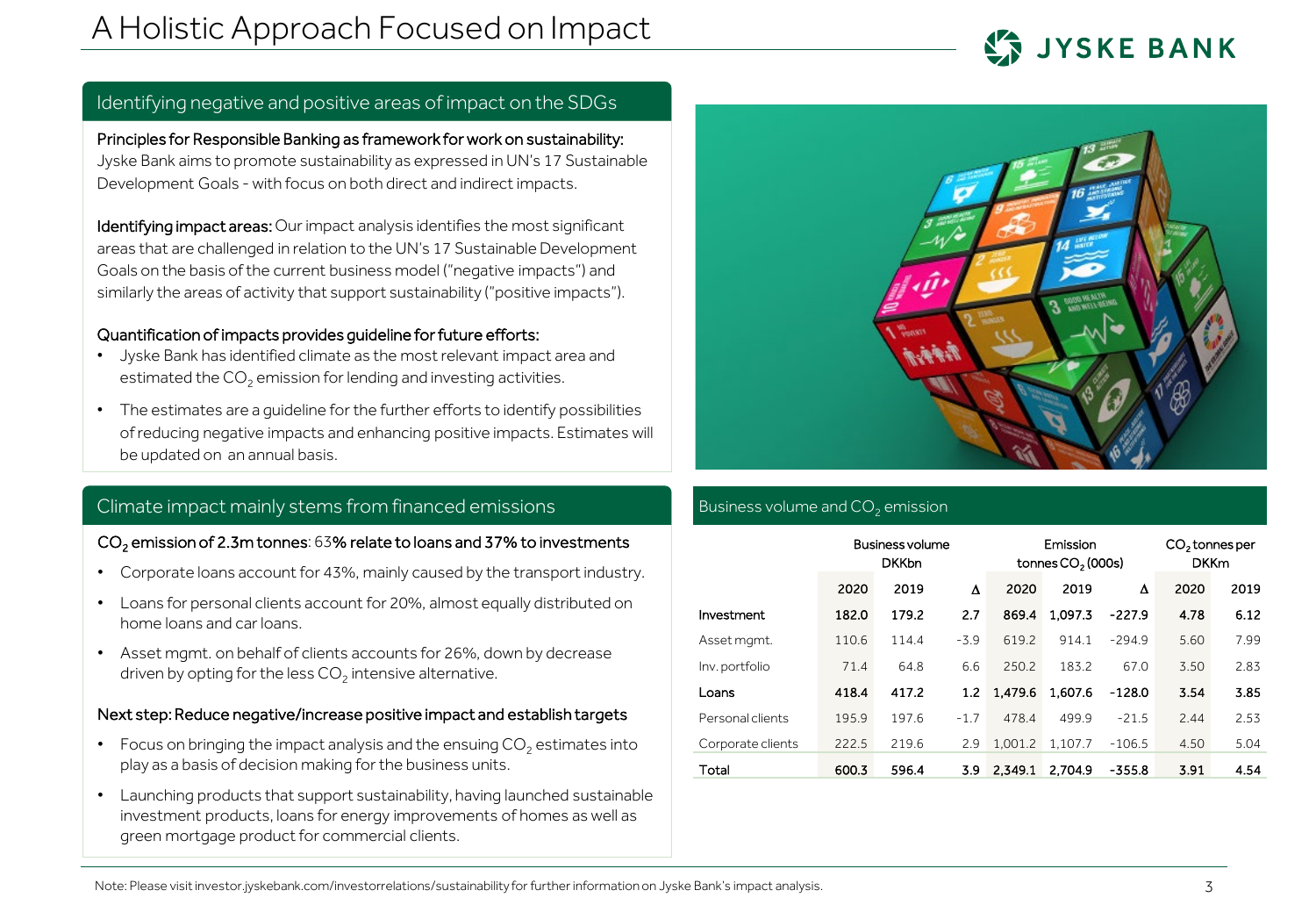# Sustainable Business

**JYSKE BANK** 

Offers financing solutions that support sustainable transition



Jyske Bank has identified five sustainable lending areas where financing especially can contribute to a reduction of the  $CO<sub>2</sub>$  emission and support a sustainable transition.

We have set goals to help realise the potential:

- Financing 4.5 TWh renewable power in 2025 by supporting development of wind and solar energy (2020: 2.5 TWh).
- In 2025, 40% of new vehicles loans will finance low-emission vehicles.
- Financing of DKK 40bn of commercial property with low energy consumption by 2025 (2020: DKK 31bn).
- Developing products that assist and motivate clients to undertake energy improvements of their properties (e.g. energy loans and  $CO<sub>2</sub>$ calculator).

Simplifies sustainable investment



Jyske Bank aims to make sustainable investment simple and accessible for clients by offering sustainable products, advice and services.

Our responsible investment spans four pillars:

- Active ownership and engagement with companies on e.g. sustainability.
- Integration and governance of ESG factors in investment decisions, processes and products.
- Inclusion and exclusion of investment candidates solely based on sustainabilityrelated matters.
- Communication and reporting on investments and the results of our efforts through e.g. sustainability fact sheets.



Provides knowledge of

Jyske Bank wants to ensure that clients are able to make informed decisions through a nuanced and transparent approach to sustainability.

We have so far focused on three areas:

- Informing clients about energy improvement by news letters, webinars and blog posts given subsidies from authorities and favorable remortgaging opportunities.
- What's behind your investments? New methods and workflows facilitate increased transparency on investments' ESG data.
- Got a Minute? Informing on best sustainability practice in a series of miniportraits of companies that successfully integrated sustainability in business models.





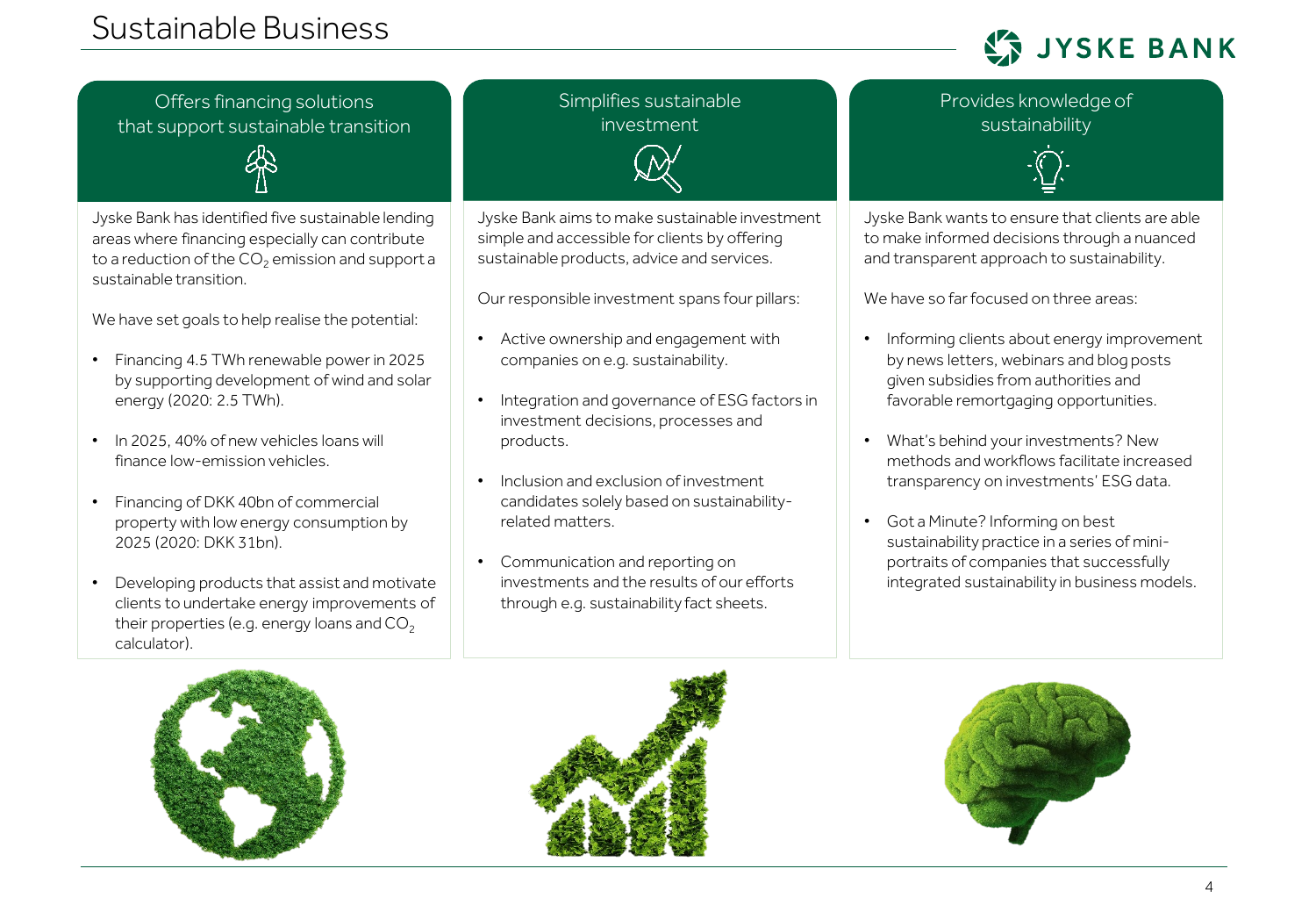

# Objectives and initiatives

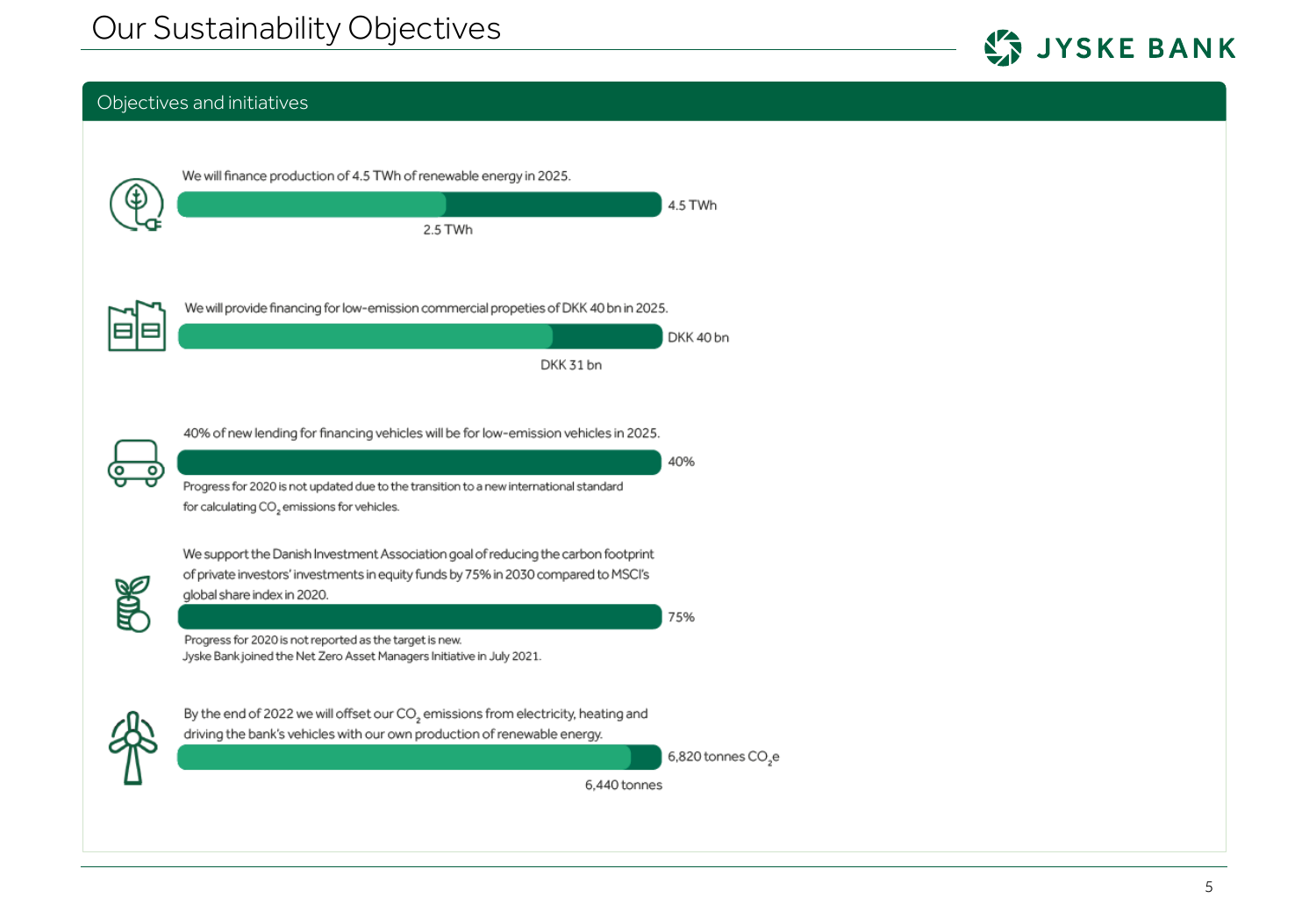#### Jyske Bank'swind turbine

In 2020, Jyske Bank acquired a Vestas V136 4.2 MW wind turbine, a part of Denmark's first subsidy-free wind park at Port of Hirtshals. It produced 16.1 GWh in 2020.

# Responsible Banking Operations



### Prevention of financial crime

Minimising the risk of being abused for financial crimes such as money laundering and financing of terror through education, governance and systematic surveillance.



#### IT and data security

Ensuring a sufficient IT and data security level to withstand the prevailing cyber threat by constantly testing systems and educating employees.



## Responsible employer

Aiming to stay an attractive place to work that ensures job satisfaction, equal rights and development opportunities for all employees in a healthy environment.

# Sustainable banking operations

Reducing the negative impact on society.



Electricity consumption is offset by own renewable energy production. By end-2022, emissions related to district heating and company cars will also be offset.

Energy management systems installed on all locations in order to keep reducing consumption. Company cars will gradually be replaced by low-emission vehicles.



# Social engagement

Engaging in several social projects and efforts to make a difference in regards to e.g. financial safety, well-being and social relationships through our resources and skills.



# Healthy corporate culture

Promoting integrity as well as highly ethical and professional standards, underpinned by a framework of policies of good practice and education of employees.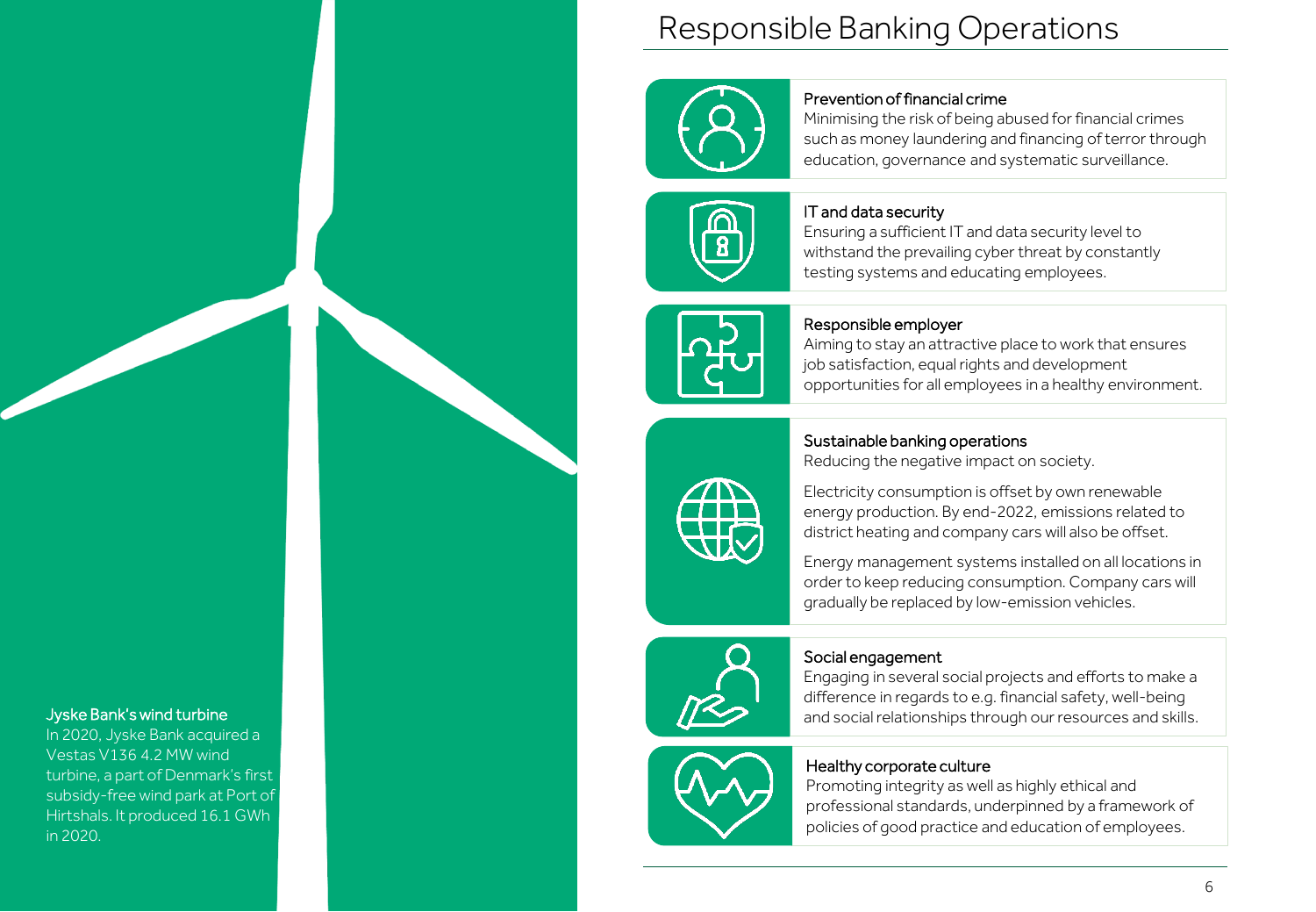



Rating: Medium risk (top 40% of rated financial institutions)



Rating: AAA (top 3% of rated banks)

Rating: C- (top 20% of rated financial institutions)

# ESG ratings

Jyske Bank is committed to transparency and making information on ESG matters accessible.

We select relevant ESG raters and enter into a dialogue with them. The selection is assessed on an ongoing basis.



**ISS ESG** 

Rating: C (financial sector average is B)



46/100 (Ranked 39 of 96 rated in sector)

Note: Jyske updates data on Nasdaq's platform and is included in the Bloomberg Gender-Equality Index.

Please visit investor.jyskebank.com/investorrelations/sustainability for further information on Jyske Bank's impact analysis, ESG Fact Book and report on sustainability.